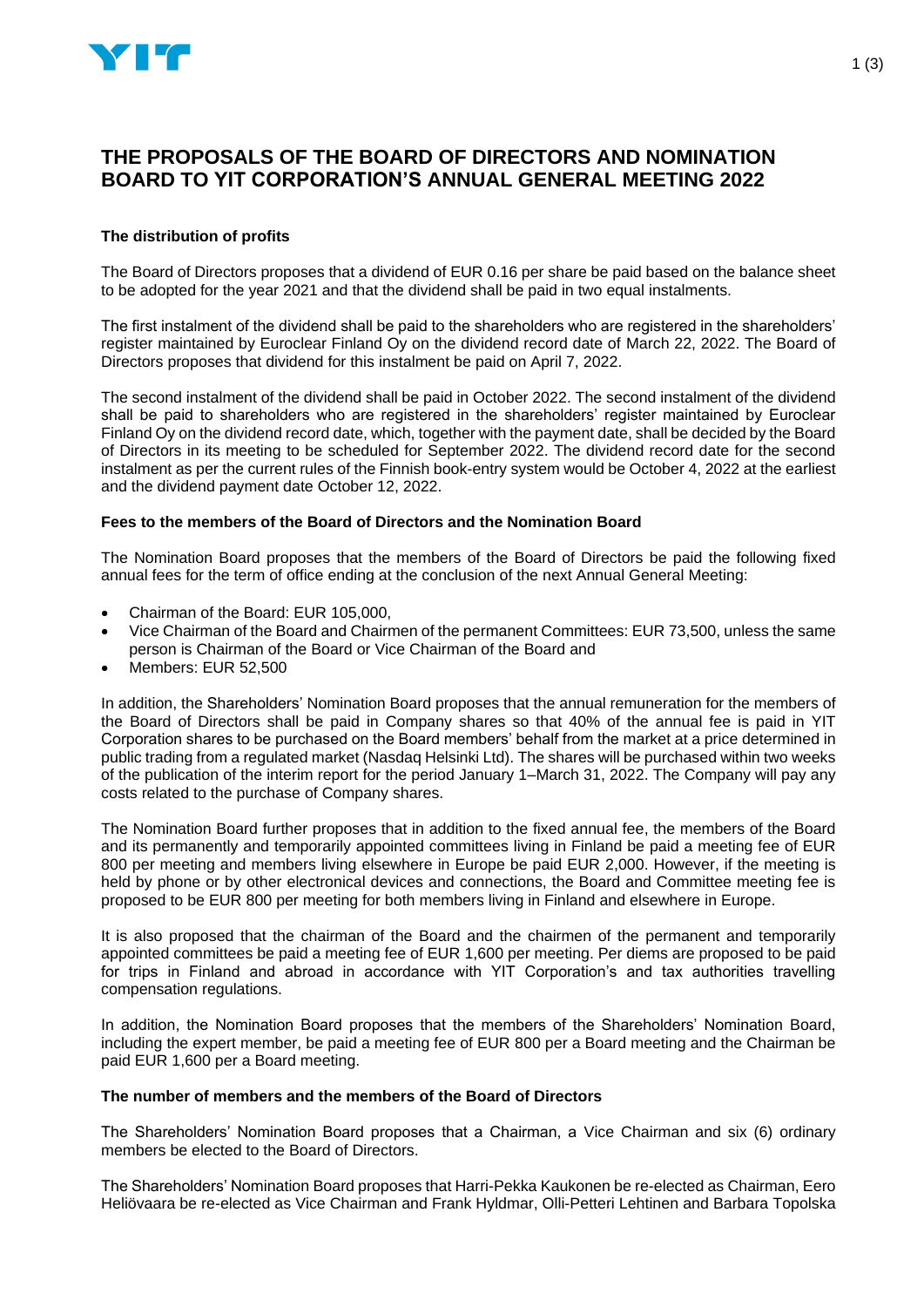

be re-elected as members, and Casimir Lindholm, Jyri Luomakoski and Kerttu Tuomas be elected as new Board members for a term ending at the close of the next Annual General Meeting following their election.

The present members of the Board Alexander Ehrnrooth, Kristina Pentti-von Walzel and Tiina Tuomela have announced that they are not available for re-election for a new term.

## **The Auditor's fees**

The Board of Directors proposes on recommendation of the Audit Committee that the auditor's fees be paid according to their invoices approved by the Company.

### **Proposal for an Auditor**

The Board of Directors proposes on recommendation of the Audit Committee that PricewaterhouseCoopers Oy, Authorised Public Accountants, be elected as the Company's auditor. PricewaterhouseCoopers has nominated Samuli Perälä, Authorised Public Accountant, as the chief auditor.

### **Authorisation of the Board of Directors to decide on the repurchase of own shares**

The Board of Directors proposes that the Annual General Meeting authorise the Board of Directors to decide on the repurchase of the Company's own shares using the Company's unrestricted equity under the following terms and conditions:

A maximum of 21,000,000 Company shares may be purchased, corresponding to about 10% of all Company shares. However, the number of shares held by the Company may not represent more than 10% of all shares in the Company. This number includes all the treasury shares held by the Company and its subsidiaries pursuant to Chapter 15, Section 11(1) of the Limited Liability Companies Act.

The Board of Directors is authorised to decide how Company shares are purchased. Company shares may be purchased at a price determined by public trading on the day of purchase or at a price otherwise determined at the market. Shares may be purchased in a proportion other than that of the shares held by the shareholders.

The Board of Directors proposes that the authorisation shall revoke the authorisation to repurchase the Company's own shares issued by the Annual General Meeting on March 18, 2021. The Board of Directors proposes that the authorisation be valid until June 30, 2023.

### **Authorisation of the Board of Directors to decide on share issues**

The Board of Directors proposes that the Annual General Meeting authorise the Board of Directors to decide on share issues under the following terms and conditions:

The authorisation may be used in full or in part by issuing shares in the company in one or more tranches so that the maximum number of shares issued is a total of 21,000,000, corresponding to about 10% of all Company shares.

The Board of Directors is authorised to decide all the terms and conditions of issuing shares. The Board of Directors may also decide on the conveyance of the shares issued in deviation from the shareholders' preemptive subscription rights. Shares can be issued for subscription with or without consideration.

Based on the authorisation, the Board of Directors may also decide on a free share issue to the Company itself so that the number of shares held by the Company after the share issue represents a maximum of 10% of all shares in the Company. This number includes all the treasury shares held by the Company and its subsidiaries pursuant to Chapter 15, Section 11(1) of the Limited Liability Companies Act.

The Board of Directors proposes that the authorisation shall revoke the authorisation to decide on share issues by the Annual General Meeting on March 18, 2021. The Board of Directors proposes that the authorisation be valid until June 30, 2023.